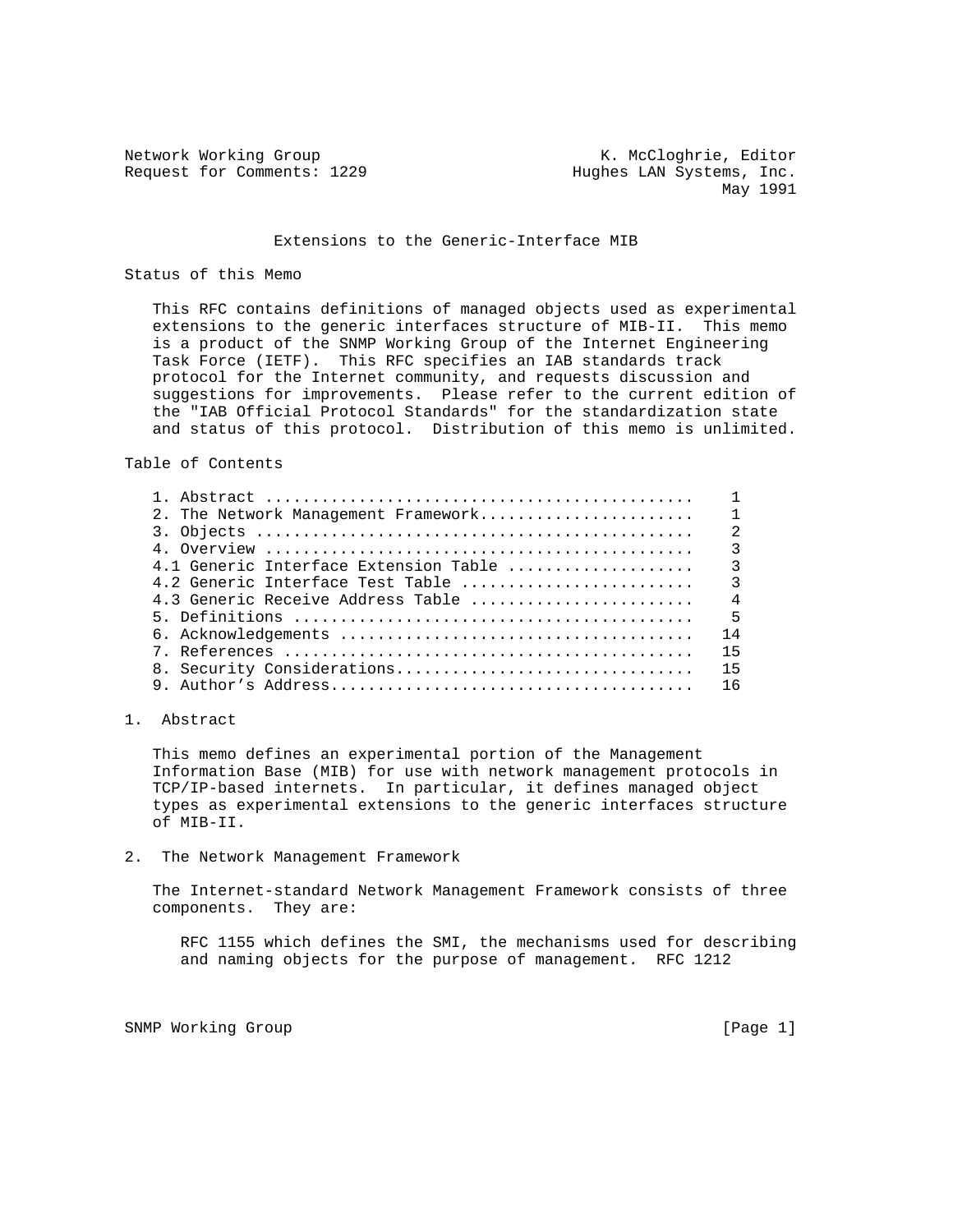defines a more concise description mechanism, which is wholly consistent with the SMI.

 RFC 1156 which defines MIB-I, the core set of managed objects for the Internet suite of protocols. RFC 1213, defines MIB-II, an evolution of MIB-I based on implementation experience and new operational requirements.

 RFC 1157 which defines the SNMP, the protocol used for network access to managed objects.

 The Framework permits new objects to be defined for the purpose of experimentation and evaluation.

3. Objects

 Managed objects are accessed via a virtual information store, termed the Management Information Base or MIB. Objects in the MIB are defined using the subset of Abstract Syntax Notation One (ASN.1) [7] defined in the SMI. In particular, each object has a name, a syntax, and an encoding. The name is an object identifier, an administratively assigned name, which specifies an object type. The object type together with an object instance serves to uniquely identify a specific instantiation of the object. For human convenience, we often use a textual string, termed the OBJECT DESCRIPTOR, to also refer to the object type.

 The syntax of an object type defines the abstract data structure corresponding to that object type. The ASN.1 language is used for this purpose. However, the SMI [3] purposely restricts the ASN.1 constructs which may be used. These restrictions are explicitly made for simplicity.

 The encoding of an object type is simply how that object type is represented using the object type's syntax. Implicitly tied to the notion of an object type's syntax and encoding is how the object type is represented when being transmitted on the network.

 The SMI specifies the use of the basic encoding rules of ASN.1 [8], subject to the additional requirements imposed by the SNMP.

 Section 5 contains the specification of all object types in this section of the MIB. The object types are defined using the conventions specified in the SMI, as amended by the extensions specified in [9].

SNMP Working Group and the set of the set of the set of the set of the set of the set of the set of the set of the set of the set of the set of the set of the set of the set of the set of the set of the set of the set of t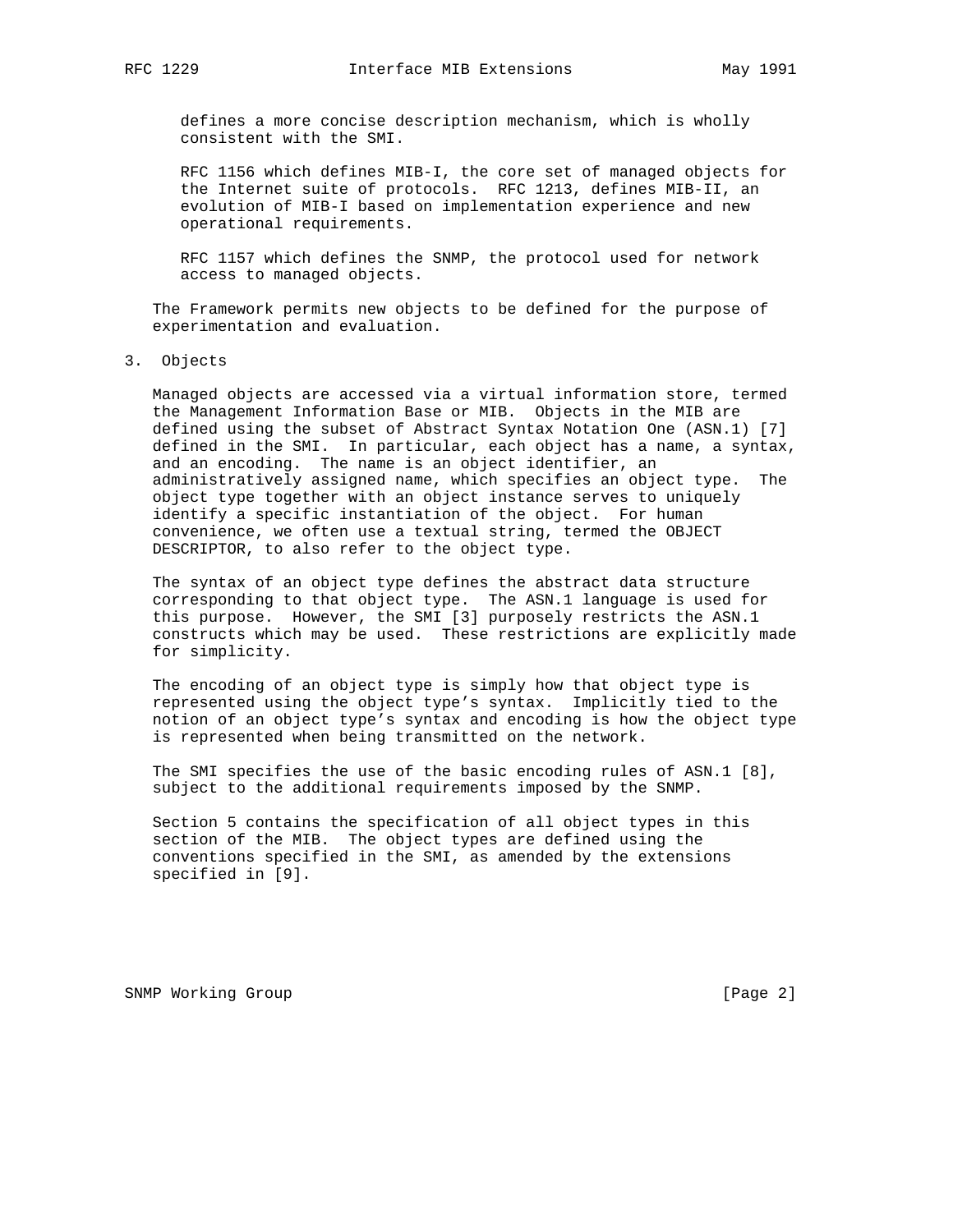## 4. Overview

 The Internet Standard MIB [4,6] contains a group of management objects pertaining to a network device's generic network interface(s). These objects are generic in the sense that they apply to all network interfaces, irrespective of the type of communication media and protocols used on such interfaces. This has proved to be necessary but not sufficient; there are efforts underway to define additional MIB objects which are specific to particular media and lower-level (subnetwork-layer and below) protocol stacks.

 However, some of these efforts have identified objects which are required (or at least useful), but are not specific to the interface-type on which the effort is focusing. In order to avoid redundancy, it is better that such objects be defined as extensions to the generic interface group, rather than defined in multiple specific-interface-type MIBs.

 This memo defines the resultant extensions to the generic interface group. These extensions are spread over three tables: the generic Interface Extension table, the generic Interface Test table, and the generic Receive Address table.

4.1. Generic Interface Extension Table

 This table consists of new objects applicable to all types of subnetwork interface.

4.2. Generic Interface Test Table

 This section defines objects which allow a network manager to instruct an agent to test an interface for various faults. A few common types of tests are defined in this document but most will be defined elsewhere, dependent on the particular type of interface. After testing, the object ifExtnsTestResult can be read to determine the outcome. If an agent cannot perform the test, ifExtnsTestResult is set to so indicate. The object ifExtnsTestCode can be used to provide further test-specific or interface-specific (or even enterprise-specific) information concerning the outcome of the test. Only one test can be in progress on each interface at any one time. If one test is in progress when another test is invoked, the second test is rejected. Some agents may reject a test when a prior test is active on another interface.

 When a test is invoked, the identity of the originator of the request and the request-id are saved by the agent in the objects ifExtnsTestRequestId and ifExtnsTestCommunity. These values remain set until the next test is invoked. In the (rare) event that the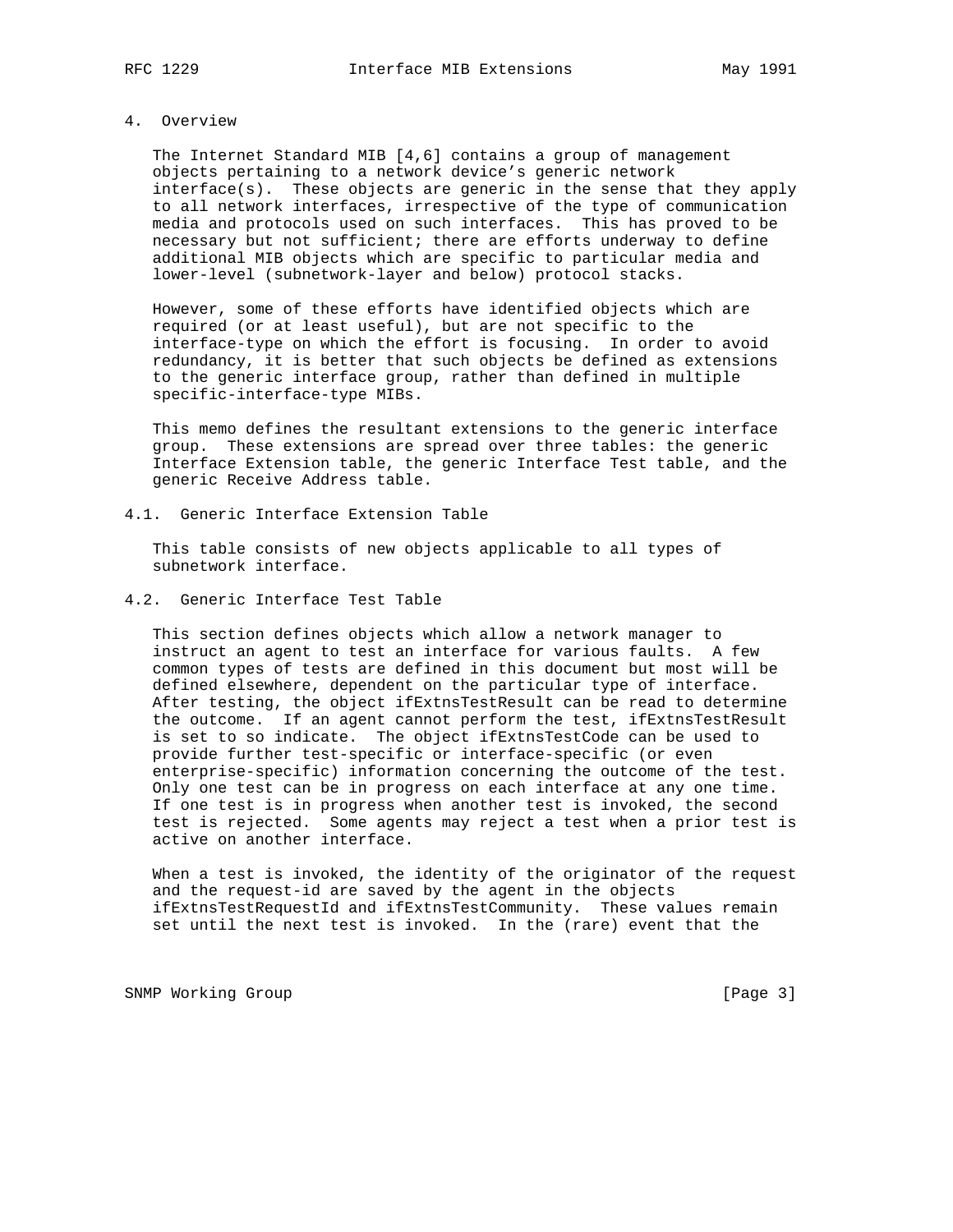invocation of tests by two network managers were to overlap, then there would be a possibility that the first test's results might be overwritten by the second test's results prior to the first results being read. This unlikely circumstance can be detected by a network manager retrieving ifExtnsTestCommunity, and ifExtnsTestRequestId at the same time as the test results are retrieved, and ensuring that the results are for the desired request.

 In general, a Management station must not retransmit a request to invoke a test for which it does not receive a response; instead, it properly inspects an agent's MIB to determine if the invocation was successful. The invocation request is retransmitted only if the invocation was unsuccessful.

 Some tests may require the interface to be taken off-line or may even require the agent to be rebooted after completion of the test. In these circumstances, communication with the management station invoking the test may be lost until after completion of the test. The agent should make every effort to transmit a response to the request that invoked the test prior to losing communication. When the agent is restored to normal service, the results of the test are properly made available in the appropriate objects. Note that this requires that the ifIndex value assigned to an interface must be unchanged even if the test causes a reboot. An agent must reject any test for which it cannot, perhaps due to resource constraints, make available at least the minimum amount of information after that test completes.

4.3. Generic Receive Address Table

 This table contains objects relating to an interface's support for receiving packets/frames at more than one address on the same interface.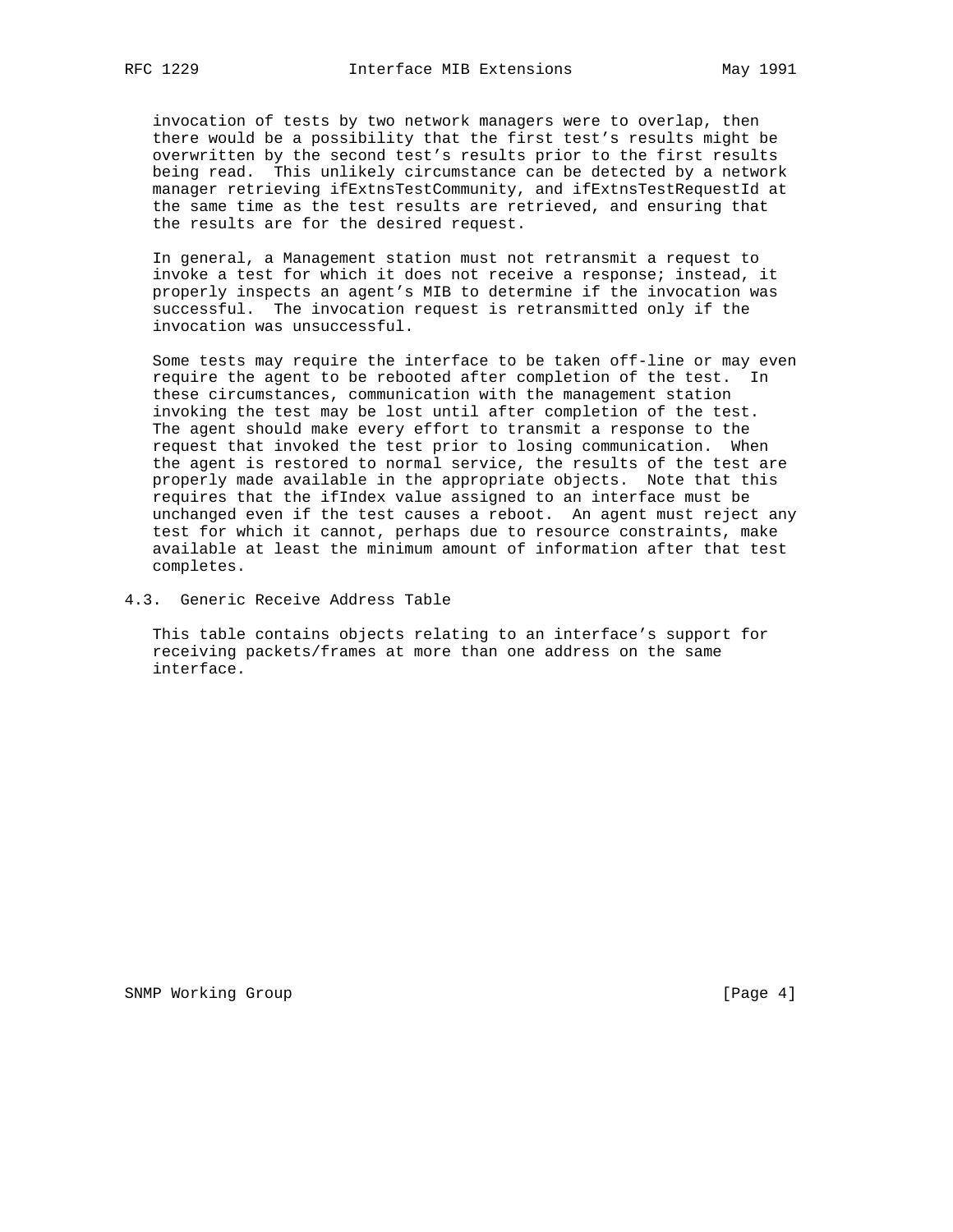## 5. Definitions

 RFC1229-MIB DEFINITIONS ::= BEGIN -- Extensions to MIB-II's Generic Interface Table IMPORTS experimental, Counter FROM RFC1155-SMI DisplayString, PhysAddress FROM RFC1213-MIB OBJECT-TYPE FROM RFC-1212; ifExtensions OBJECT IDENTIFIER  $::=$  { experimental 6 } -- Generic Interface Extension Table -- -- This group of objects is mandatory for all types of -- subnetwork interface. ifExtnsTable OBJECT-TYPE SYNTAX SEQUENCE OF IfExtnsEntry ACCESS not-accessible STATUS mandatory DESCRIPTION "A list of interfaces extension entries. The number of entries is given by the value of ifNumber, defined in [4,6]."  $::=$  { ifExtensions 1 } ifExtnsEntry OBJECT-TYPE SYNTAX IfExtnsEntry ACCESS not-accessible STATUS mandatory DESCRIPTION "An extension to the interfaces entry, defined in [4,6], containing additional objects at the subnetwork layer and below for a particular interface." INDEX { ifExtnsIfIndex }  $::=$  { ifExtnsTable 1 } IfExtnsEntry ::= SEQUENCE { ifExtnsIfIndex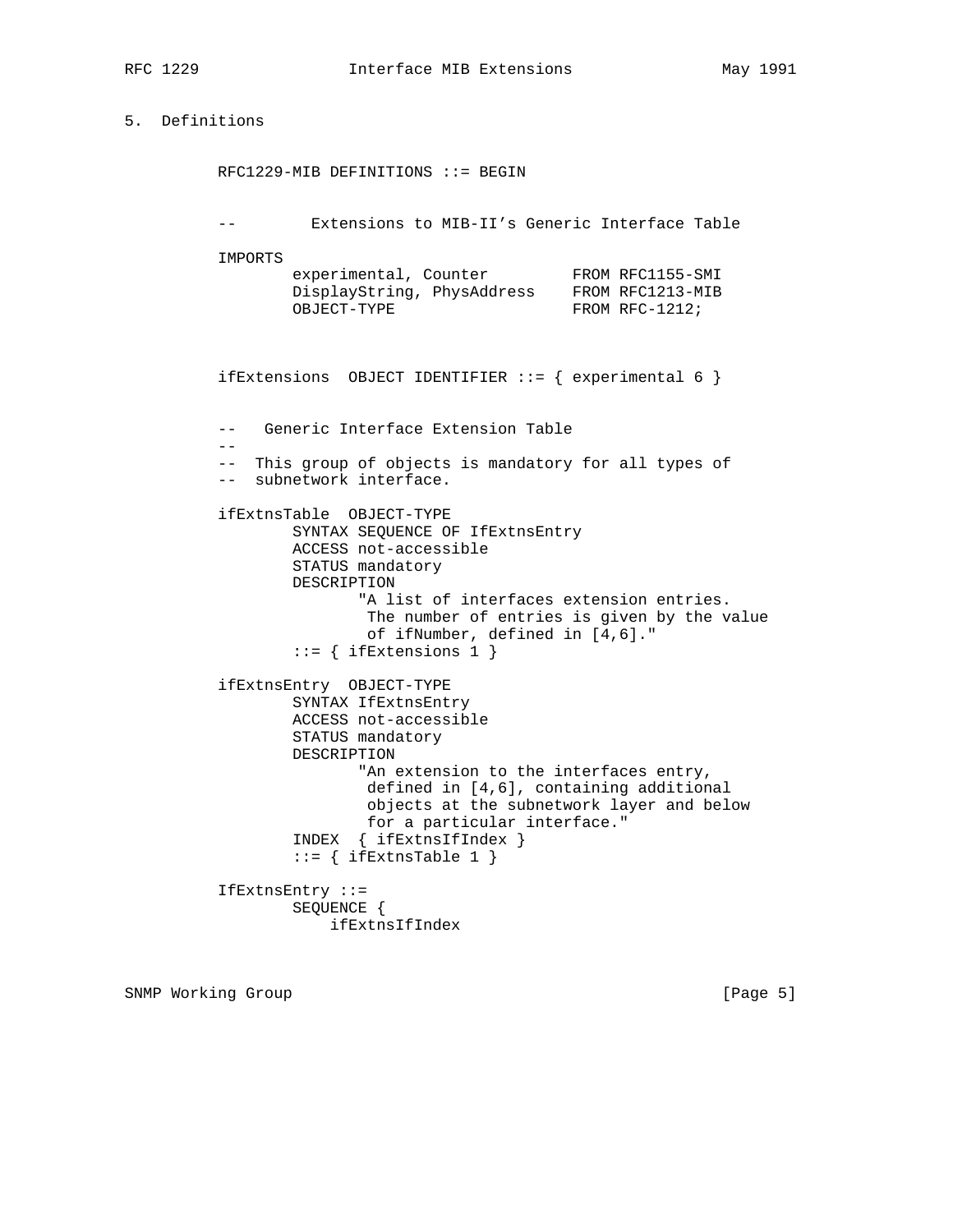INTEGER, ifExtnsChipSet OBJECT IDENTIFIER, ifExtnsRevWare DisplayString, ifExtnsMulticastsTransmittedOks Counter, ifExtnsBroadcastsTransmittedOks Counter, ifExtnsMulticastsReceivedOks Counter, ifExtnsBroadcastsReceivedOks Counter, ifExtnsPromiscuous INTEGER } ifExtnsIfIndex OBJECT-TYPE SYNTAX INTEGER ACCESS read-only STATUS mandatory DESCRIPTION "The value of this object identifies the interface for which this entry contains extended management information. The value of this object for a particular interface has the same value as the ifIndex object, defined in [4,6], for the same interface."  $::=$  { ifExtnsEntry 1 } ifExtnsChipSet OBJECT-TYPE SYNTAX OBJECT IDENTIFIER ACCESS read-only STATUS mandatory DESCRIPTION "This object identifies the hardware chip set being used in the interface. The assignment of OBJECT IDENTIFIERs to various types of hardware chip sets is managed by the IANA. If the hardware chip set is unknown, the object identifier unknownChipSet OBJECT IDENTIFIER ::= { 0 0 } is returned. Note that unknownChipSet is a syntactically valid object identifier, and any conformant implementation of ASN.1 and the BER must be able to generate and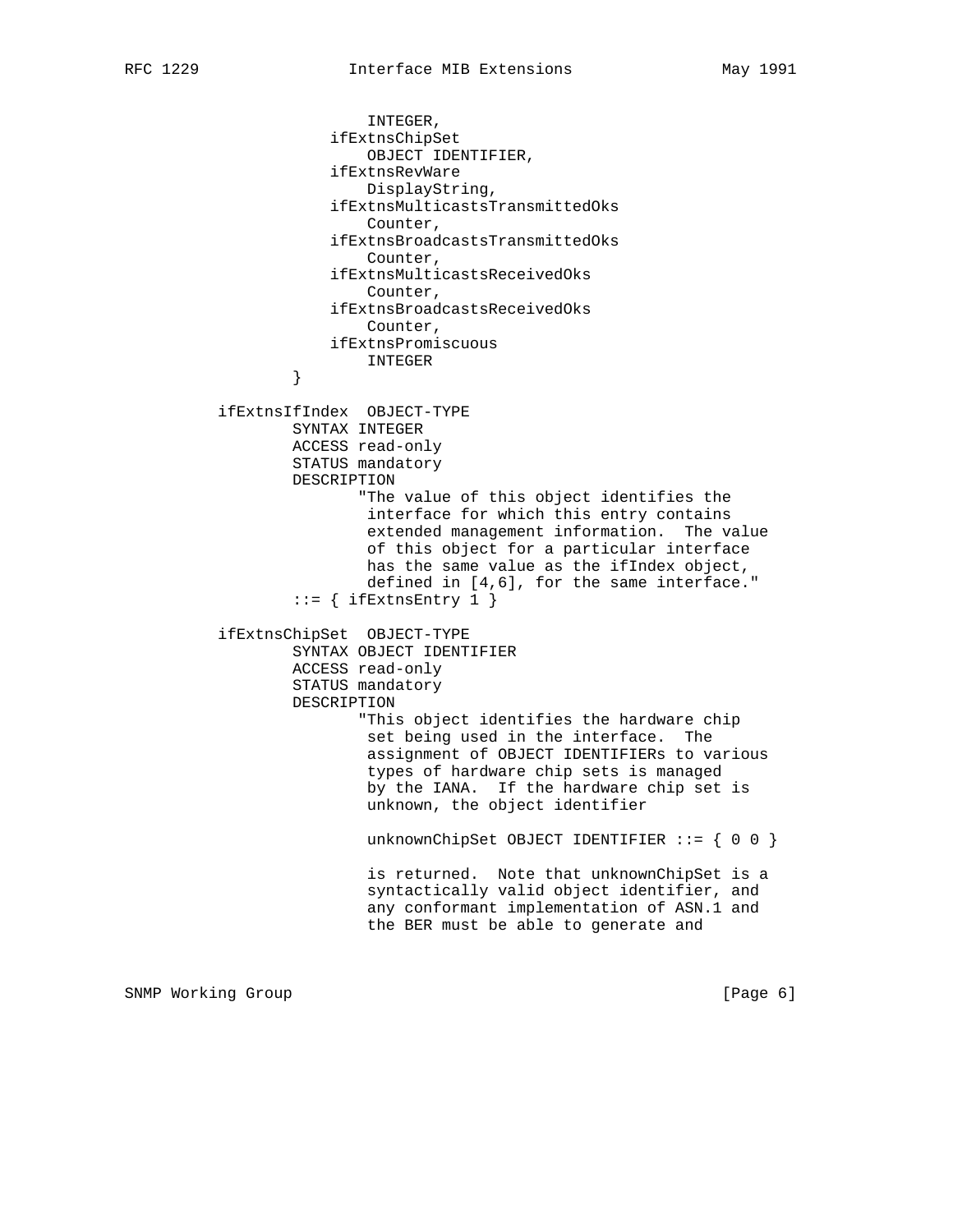recognize this value." ::= { ifExtnsEntry 2 } ifExtnsRevWare OBJECT-TYPE SYNTAX DisplayString (SIZE (0..255)) ACCESS read-only STATUS mandatory DESCRIPTION "An arbitrary octet string that describes the firmware version of this interface. It is intended that this should be human readable. It must only contain ASCII printable characters. Typically this will be the firmware version of the main interface software."  $::=$  { ifExtnsEntry 3 } ifExtnsMulticastsTransmittedOks OBJECT-TYPE SYNTAX Counter ACCESS read-only STATUS mandatory DESCRIPTION "The count of frames successfully transmitted to a subnetwork or link-layer multicast destination address other than a broadcast address. For a MAC layer protocol, this includes both Group and Functional addresses."  $::=$  { ifExtnsEntry 4 } ifExtnsBroadcastsTransmittedOks OBJECT-TYPE SYNTAX Counter ACCESS read-only STATUS mandatory DESCRIPTION "The count of frames successfully transmitted to a subnetwork or link-layer broadcast addresses. It does not include frames sent to a multicast address."  $::=$  { ifExtnsEntry 5 } ifExtnsMulticastsReceivedOks OBJECT-TYPE SYNTAX Counter ACCESS read-only STATUS mandatory DESCRIPTION "The count of frames successfully received that are directed to an active subnetwork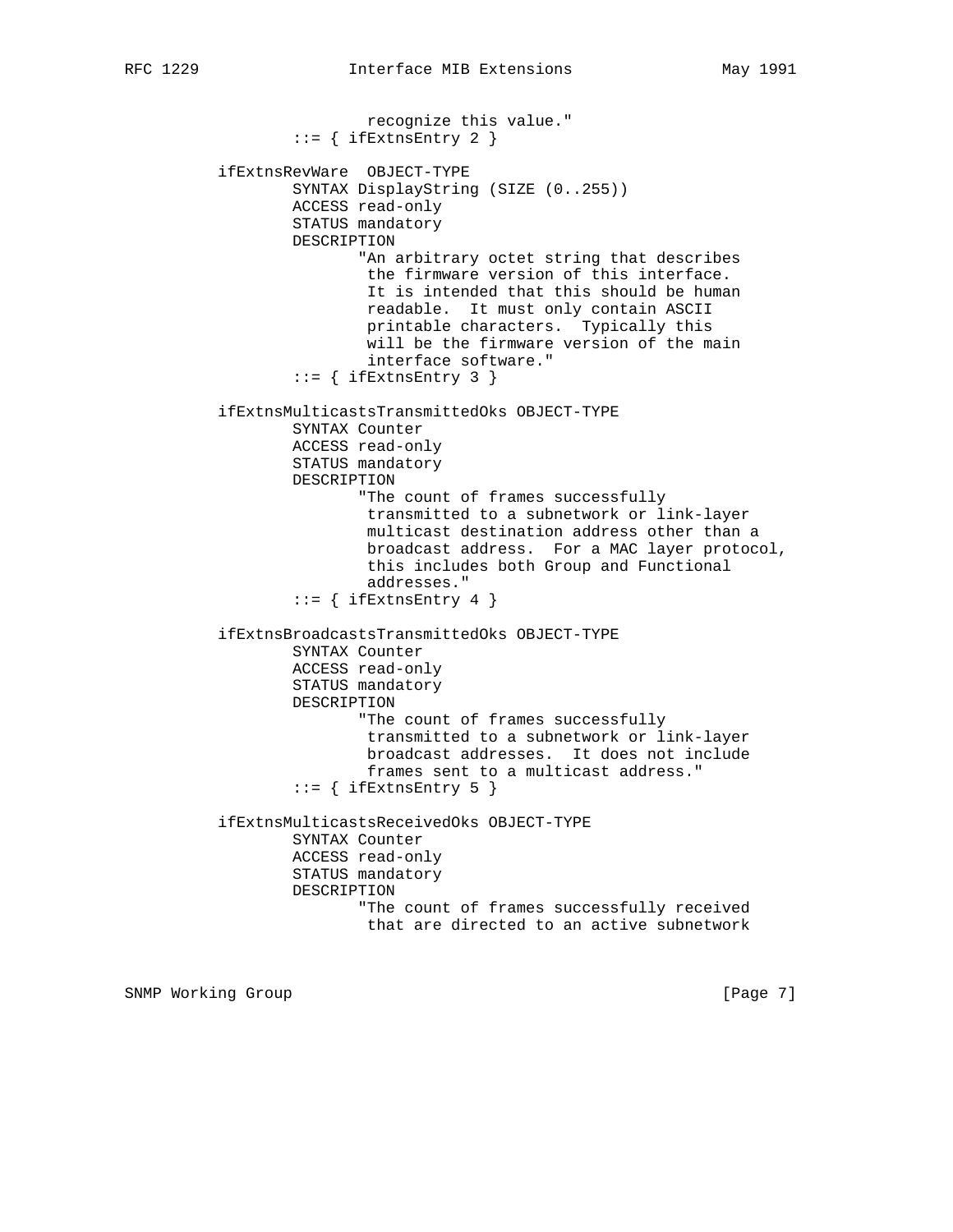or link-layer multicast address (for a MAC layer protocol, this includes both Group and Functional addresses). This does not include frames directed to a broadcast address, nor frames received with errors."  $::=$  { ifExtnsEntry 6 } ifExtnsBroadcastsReceivedOks OBJECT-TYPE SYNTAX Counter ACCESS read-only STATUS mandatory DESCRIPTION "The count of frames successfully received that are directed to a subnetwork or link-layer broadcast address. This does not include frames received with errors."  $::=$  { ifExtnsEntry 7 } ifExtnsPromiscuous OBJECT-TYPE SYNTAX INTEGER { true(1), false(2) } ACCESS read-only -- Note: agent implementors are -- encouraged to extend this -- access to read-write if that -- makes sense in their agent. STATUS mandatory DESCRIPTION "This object has a value of false(2) if this interface only accepts packets/frames that are addressed to this station. This object has a value of true(1) when the station accepts all packets/frames transmitted on the media. The value true(1) is only legal on certain types of media. If legal, setting this object to a value of true(1) may require the interface to be reset before becoming effective."  $::=$  { ifExtnsEntry 8 } -- -- Generic Interface Test Table --

 -- This group of objects is optional, but if the table is -- implemented, all objects in the table must be implemented.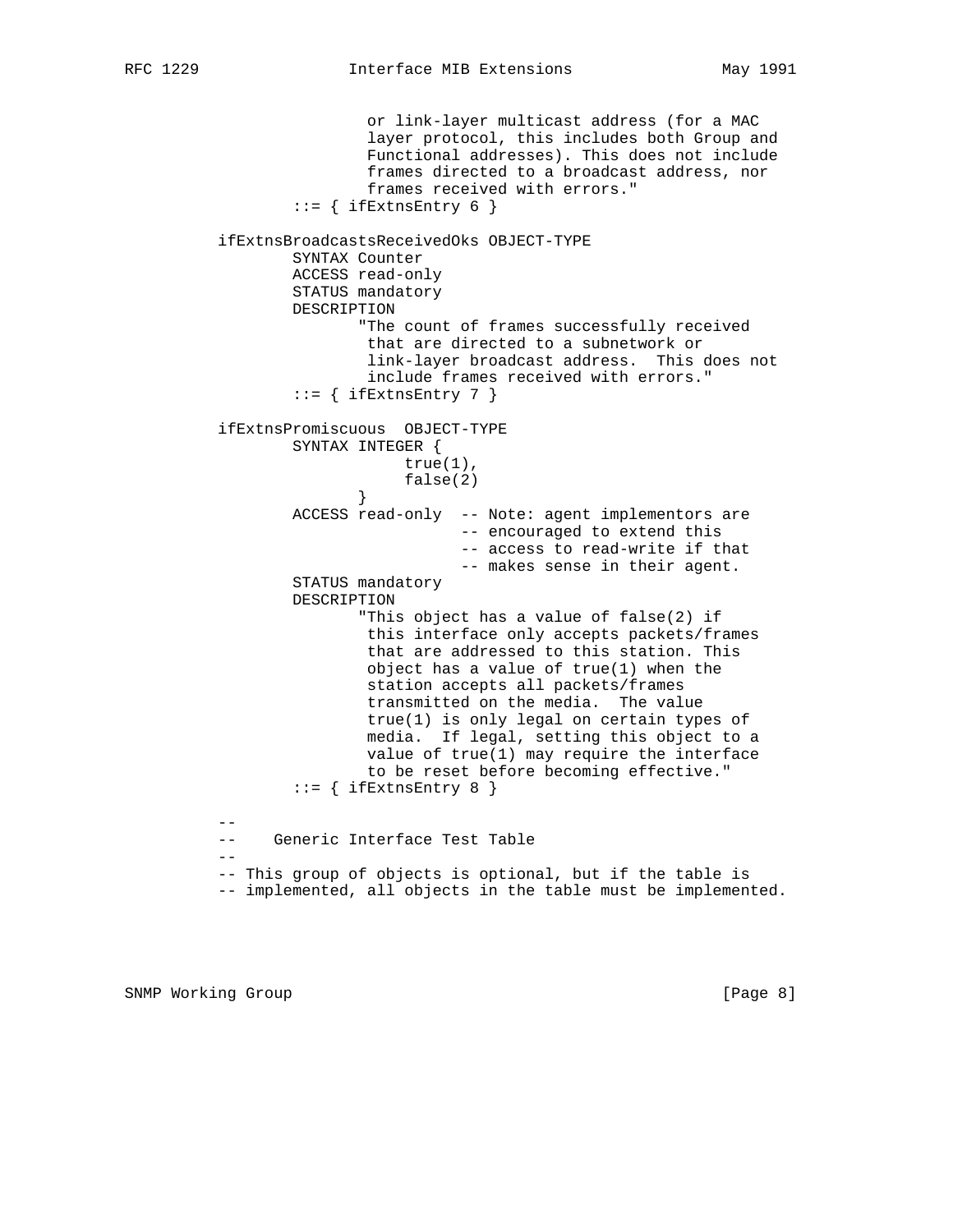ifExtnsTestTable OBJECT-TYPE SYNTAX SEQUENCE OF IfExtnsTestEntry ACCESS not-accessible STATUS mandatory DESCRIPTION "This table contains one entry per interface."  $::=$  { ifExtensions 2 } ifExtnsTestEntry OBJECT-TYPE SYNTAX IfExtnsTestEntry ACCESS not-accessible STATUS mandatory DESCRIPTION "An entry containing objects for invoking tests on an interface." INDEX { ifExtnsTestIfIndex } ::= { ifExtnsTestTable 1 } IfExtnsTestEntry ::= SEQUENCE { ifExtnsTestIfIndex INTEGER, ifExtnsTestCommunity OCTET STRING, ifExtnsTestRequestId INTEGER, ifExtnsTestType OBJECT IDENTIFIER, ifExtnsTestResult INTEGER, ifExtnsTestCode OBJECT IDENTIFIER } ifExtnsTestIfIndex OBJECT-TYPE SYNTAX INTEGER ACCESS read-only STATUS mandatory DESCRIPTION "The value of this object identifies the interface for which this entry contains information on interface tests. The value of this object for a particular interface has the same value as the ifIndex object, defined in [4,6], for the same interface." ::= { ifExtnsTestEntry 1 }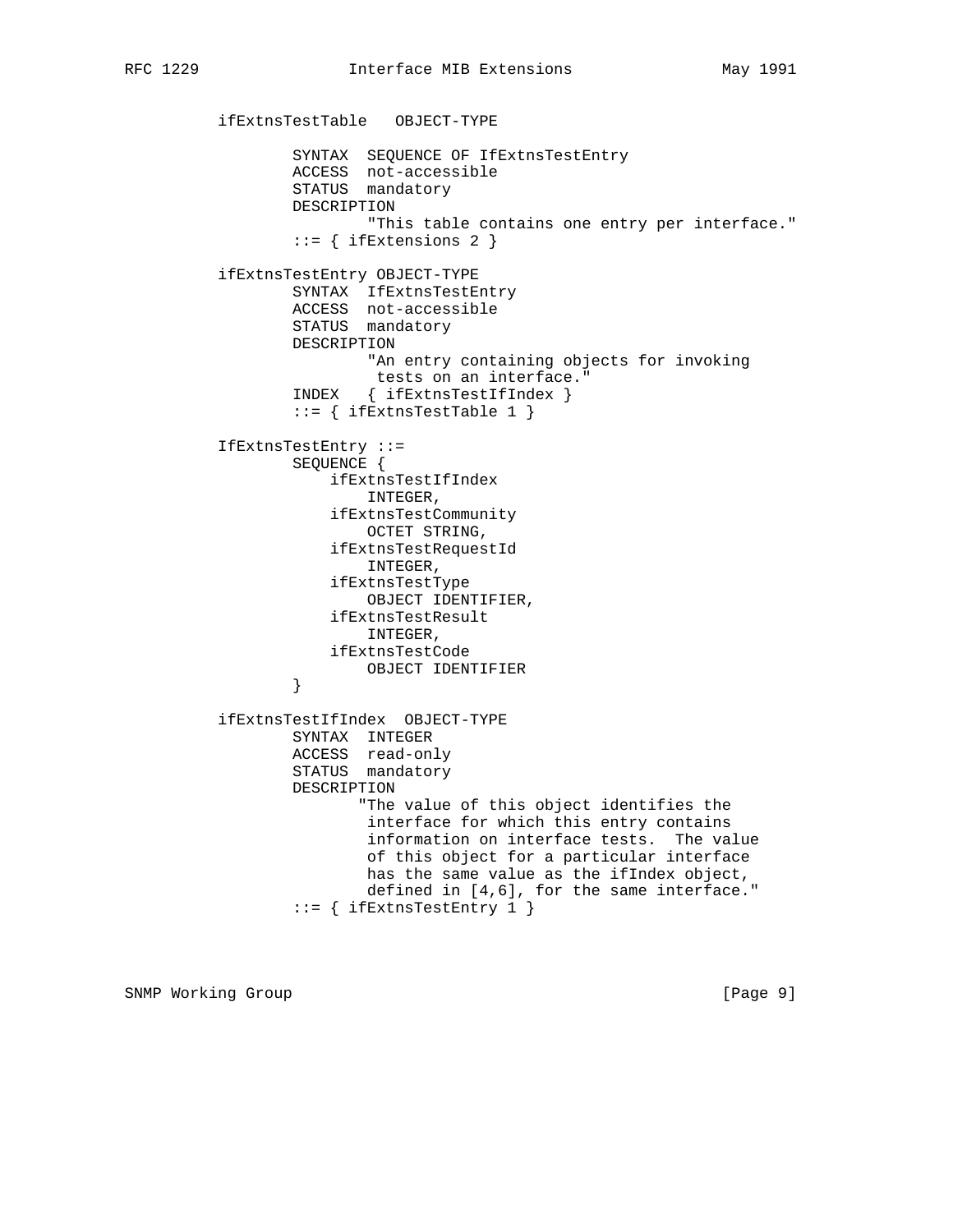ifExtnsTestCommunity OBJECT-TYPE SYNTAX OCTET STRING ACCESS read-only STATUS mandatory DESCRIPTION "This object contains the name of the SNMP authentication community [5] which was used to authenticate the SNMP Message which invoked the current or most recent test on this interface. If the authentication community is unknown or undefined, this value contains the zero-length string."  $::=$  { ifExtnsTestEntry 2 } ifExtnsTestRequestId OBJECT-TYPE SYNTAX INTEGER ACCESS read-only STATUS mandatory DESCRIPTION "This object contains the value of the request-id field in the SNMP PDU [5] which invoked the current or most recent test on this interface. If the request-id is unknown or undefined, this value contains the value zero." ::= { ifExtnsTestEntry 3 } ifExtnsTestType OBJECT-TYPE SYNTAX OBJECT IDENTIFIER ACCESS read-write STATUS mandatory DESCRIPTION "A control variable used to start and stop operator-initiated interface tests. Most OBJECT IDENTIFIER values assigned to tests are defined elsewhere, in associ ation with specific types of interface. However, this document assigns a value for a full-duplex loopback test, and defines the special meanings of the subject identifier: noTest OBJECT IDENTIFIER ::= { 0 0 } When the value noTest is written to this object, no action is taken unless a test is in progress, in which case the test is aborted. Writing any other value to this object is only valid when no test is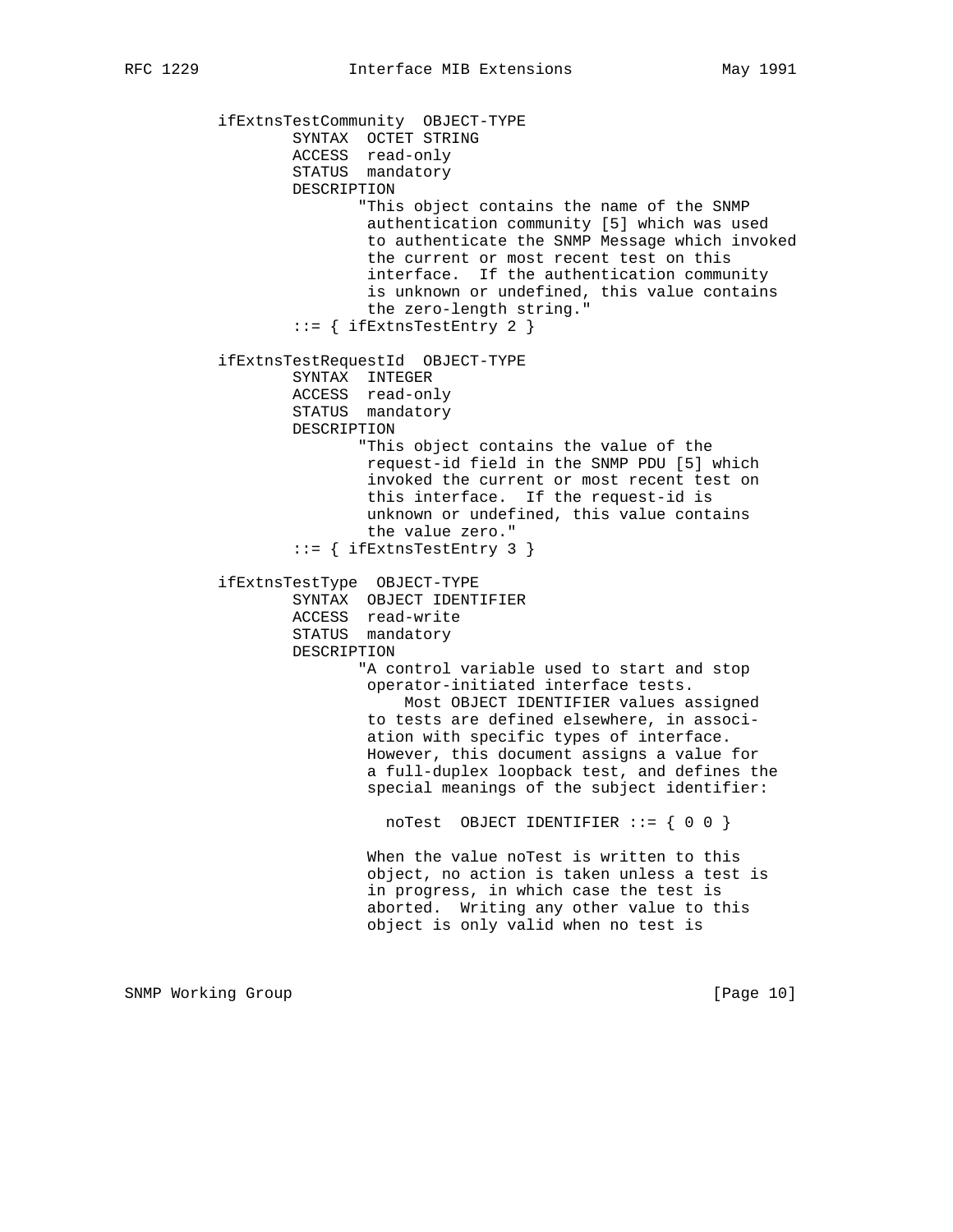currently in progress, in which case the indicated test is initiated. Note that noTest is a syntactically valid object identifier, and any conformant implementation of ASN.1 and BER must be able to generate and recognize this value. When read, this object always returns the most recent value that ifExtnsTestType was set to. If it has not been set since the last initialization of the network management subsystem on the agent, a value of noTest is returned."  $::=$  { ifExtnsTestEntry 4 } wellKnownTests OBJECT IDENTIFIER  $::=$  { ifExtensions 4 } -- full-duplex loopback test testFullDuplexLoopBack OBJECT IDENTIFIER ::= { wellKnownTests 1 } ifExtnsTestResult OBJECT-TYPE SYNTAX INTEGER { none(1), -- no test yet requested success(2), inProgress(3), notSupported(4), unAbleToRun(5), -- due to state of system aborted(6), failed(7) } ACCESS read-only STATUS mandatory DESCRIPTION "This object contains the result of the most recently requested test, or the value none(1) if no tests have been requested since the last reset. Note that this facility provides no provision for saving the results of one test when starting another, as could be required if used by multiple managers concurrently." ::= { ifExtnsTestEntry 5 } ifExtnsTestCode OBJECT-TYPE SYNTAX OBJECT IDENTIFIER ACCESS read-only STATUS mandatory DESCRIPTION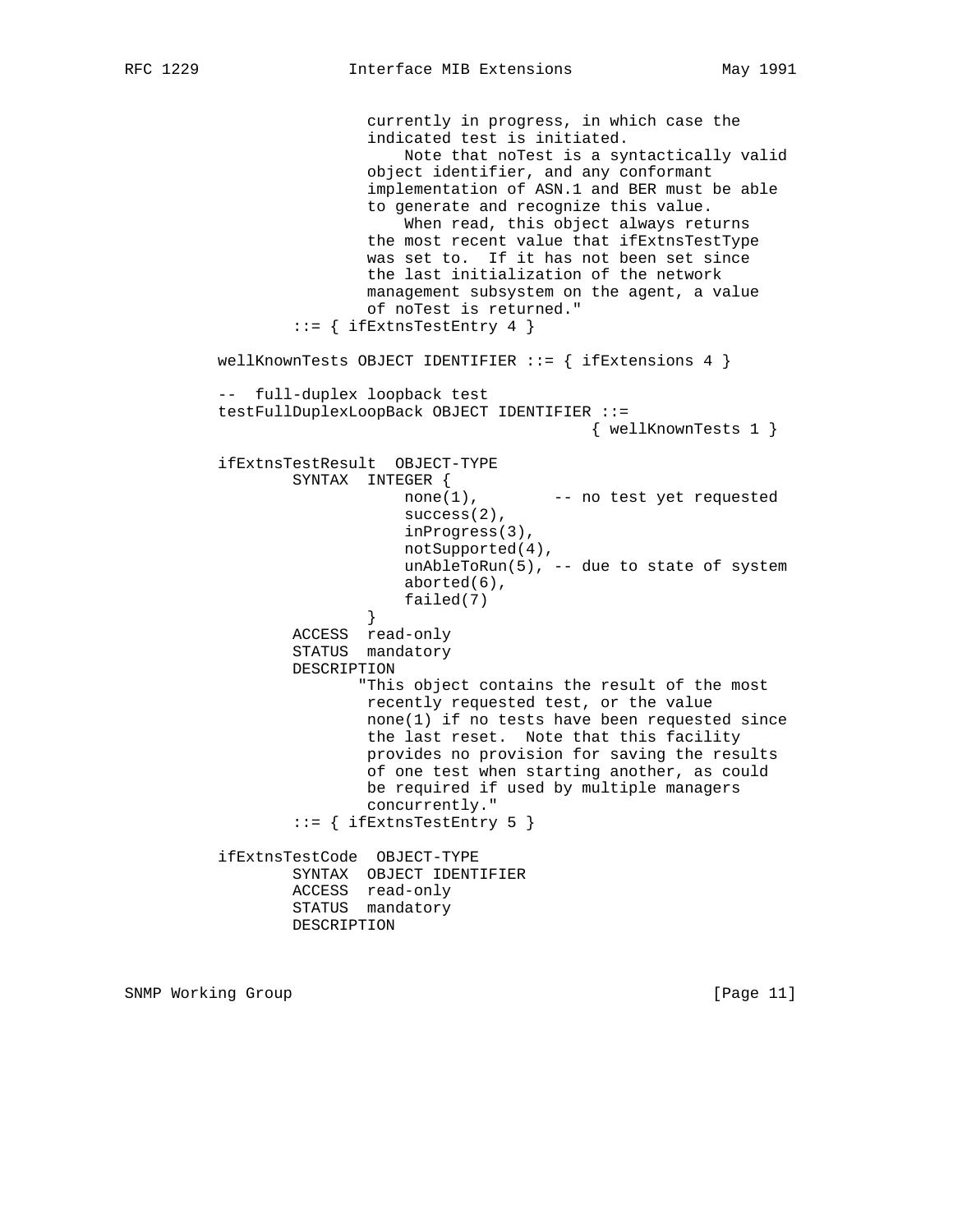"This object contains a code which contains more specific information on the test result, for example an error-code after a failed test. Error codes and other values this object may take are specific to the type of interface and/or test. However, one subject identifier: testCodeUnknown OBJECT IDENTIFIER ::= { 0 0 } for use if no additional result code is available. Note that testCodeUnknown is a syntactically valid object identifier, and any conformant implementation of ASN.1 and the BER must be able to generate and recognize this value."  $::=$  { ifExtnsTestEntry 6 } -- Generic Receive Address Table -- -- This group of objects is mandatory for all types of -- interfaces which can receive packets/frames addressed to -- more than one address. ifExtnsRcvAddrTable OBJECT-TYPE SYNTAX SEQUENCE OF IfExtnsRcvAddrEntry ACCESS not-accessible STATUS mandatory DESCRIPTION "This table contains an entry for each address (broadcast, multicast, or uni-cast) for which the system will receive packets/ frames on a particular interface. When an interface is operating in promiscuous mode, entries are only required for those addresses for which the system would receive frames were it not operating in promiscuous mode."  $::=$  { ifExtensions 3 } ifExtnsRcvAddrEntry OBJECT-TYPE SYNTAX IfExtnsRcvAddrEntry ACCESS not-accessible STATUS mandatory DESCRIPTION "A list of objects identifying an address for which the system will accept packets/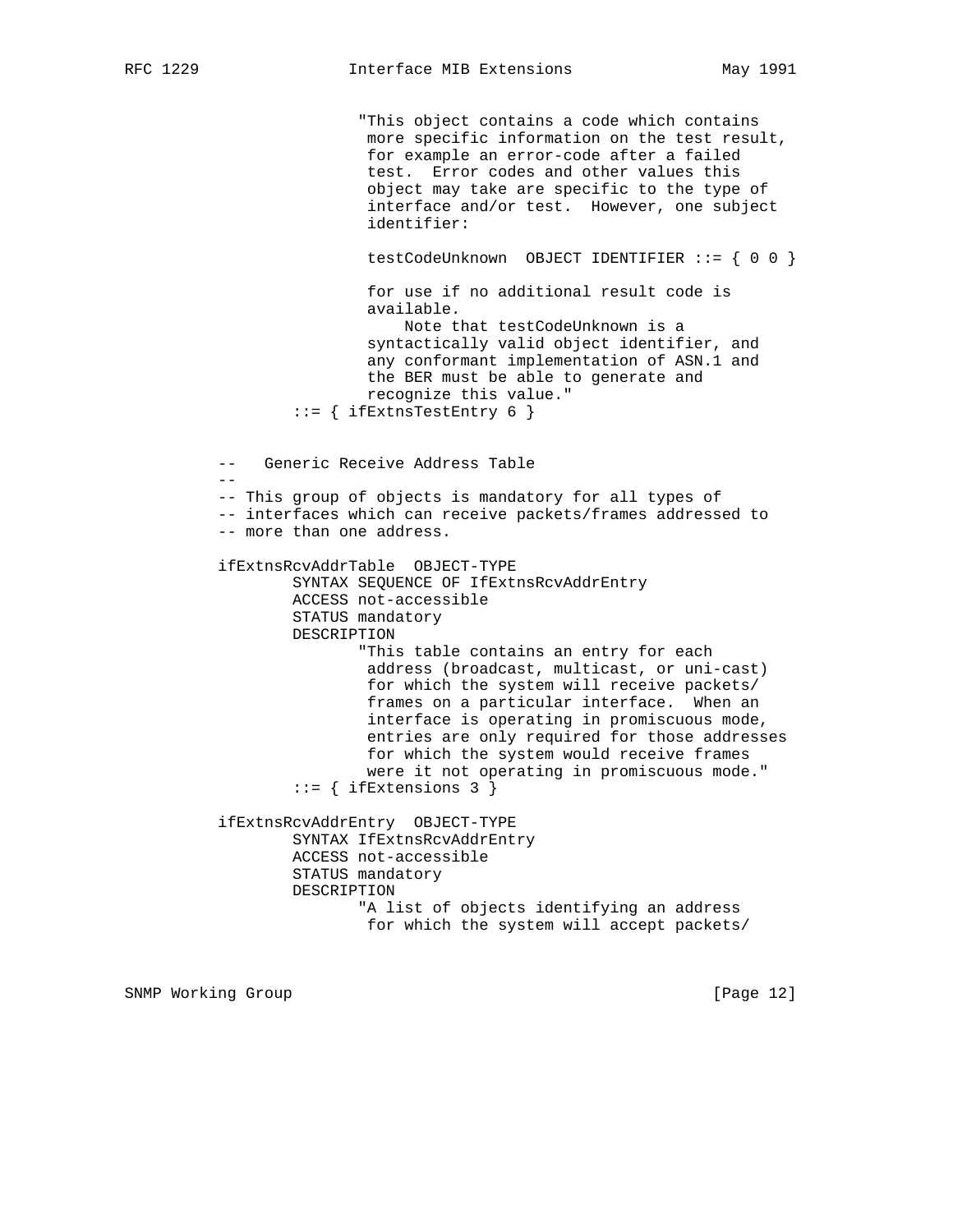frames on a particular interface." INDEX { ifExtnsRcvAddrIfIndex, ifExtnsRcvAddress } ::= { ifExtnsRcvAddrTable 1 } IfExtnsRcvAddrEntry ::= SEQUENCE { ifExtnsRcvAddrIfIndex INTEGER, ifExtnsRcvAddress PhysAddress, ifExtnsRcvAddrStatus INTEGER } ifExtnsRcvAddrIfIndex OBJECT-TYPE SYNTAX INTEGER ACCESS read-only STATUS mandatory DESCRIPTION "The value of ifIndex, defined in [4,6], of an interface which recognizes this entry's address." ::= { ifExtnsRcvAddrEntry 1 } ifExtnsRcvAddress OBJECT-TYPE SYNTAX PhysAddress ACCESS read-only STATUS mandatory DESCRIPTION "An address for which the system will accept packets/frames on this entry's interface." ::= { ifExtnsRcvAddrEntry 2 } ifExtnsRcvAddrStatus OBJECT-TYPE SYNTAX INTEGER { other(1), invalid(2), volatile(3), nonVolatile(4)<br>} } ACCESS read-write STATUS mandatory DESCRIPTION "This object has the value nonVolatile(4) for those entries in the table which are valid and will not be deleted by the next restart of the managed system. Entries having the value volatile(3) are valid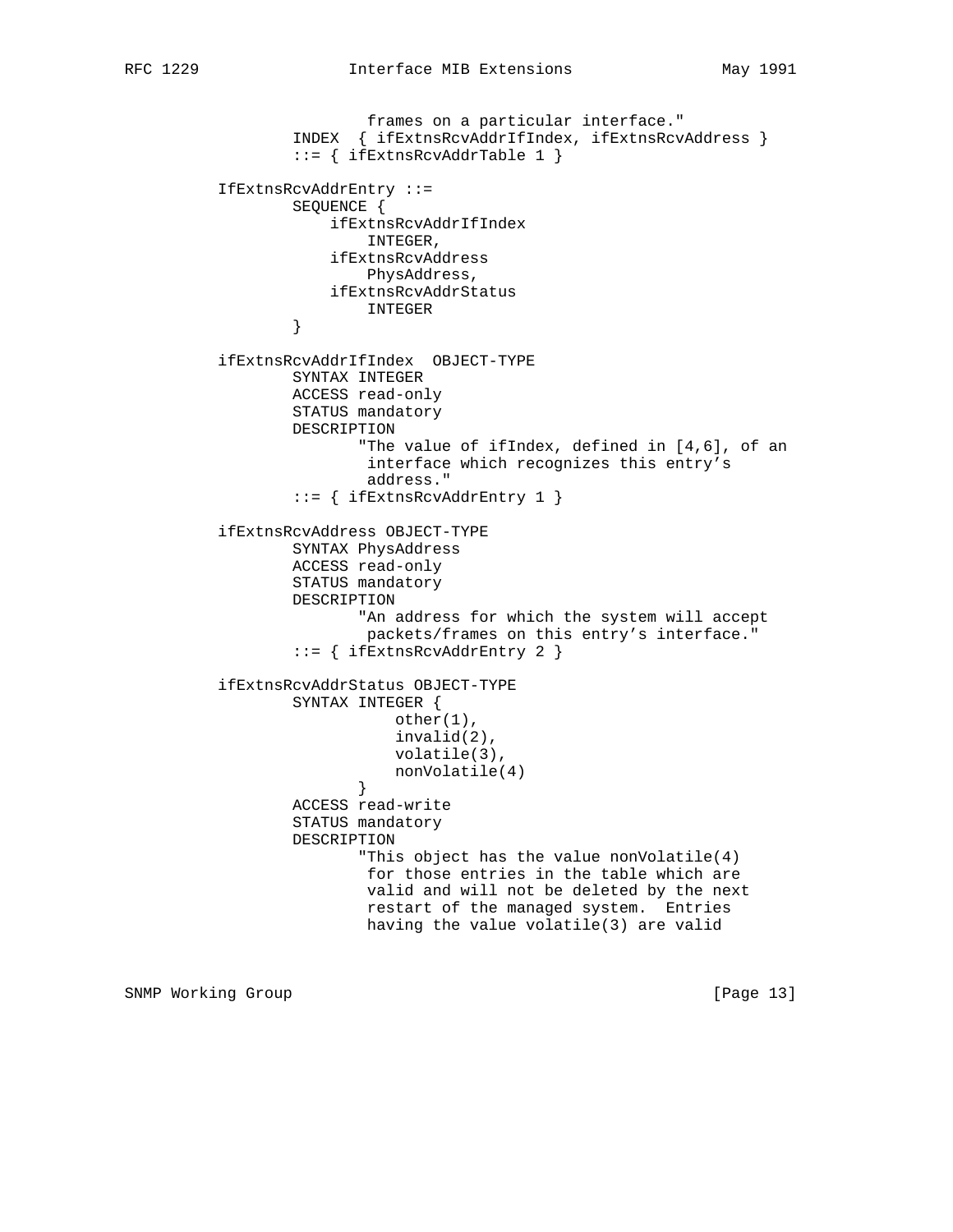and exist, but have not been saved, so that will not exist after the next restart of the managed system. Entries having the value other(1) are valid and exist but are not classified as to whether they will continue to exist after the next restart. Entries having the value invalid(2) are invalid and do not represent an address for which an interface accepts frames.

 Setting an object instance to one of the values other(1), volatile(3), or nonVolatile(4) causes the corresponding entry to exist or continue to exist, and to take on the respective status as regards the next restart of the managed system.

 Setting an object instance to the value invalid(2) causes the corresponding entry to become invalid or cease to exist.

 It is an implementation-specific matter as to whether the agent removes an invalidated entry from the table. Accordingly, management stations must be prepared to receive tabular information from agents that corresponds to entries not currently in use. Proper interpretation of such entries requires examination of the relevant ifExtnsRcvAddrStatus object instance." DEFVAL { volatile } ::= { ifExtnsRcvAddrEntry 3 }

END

6. Acknowledgements

 Most of the MIB objects defined in this document were originally proposed as a part of a MIB for management of IEEE 802.5 Token Ring networks, as prepared by:

> Eric B. Decker, cisco Systems, Inc., and Richard Fox, Synoptics Inc.

 In addition, the comments of the following individuals are acknowledged:

> James R. Davin, MIT-LCS Stan Froyd, ACC Frank Kastenholz, Racal Interlan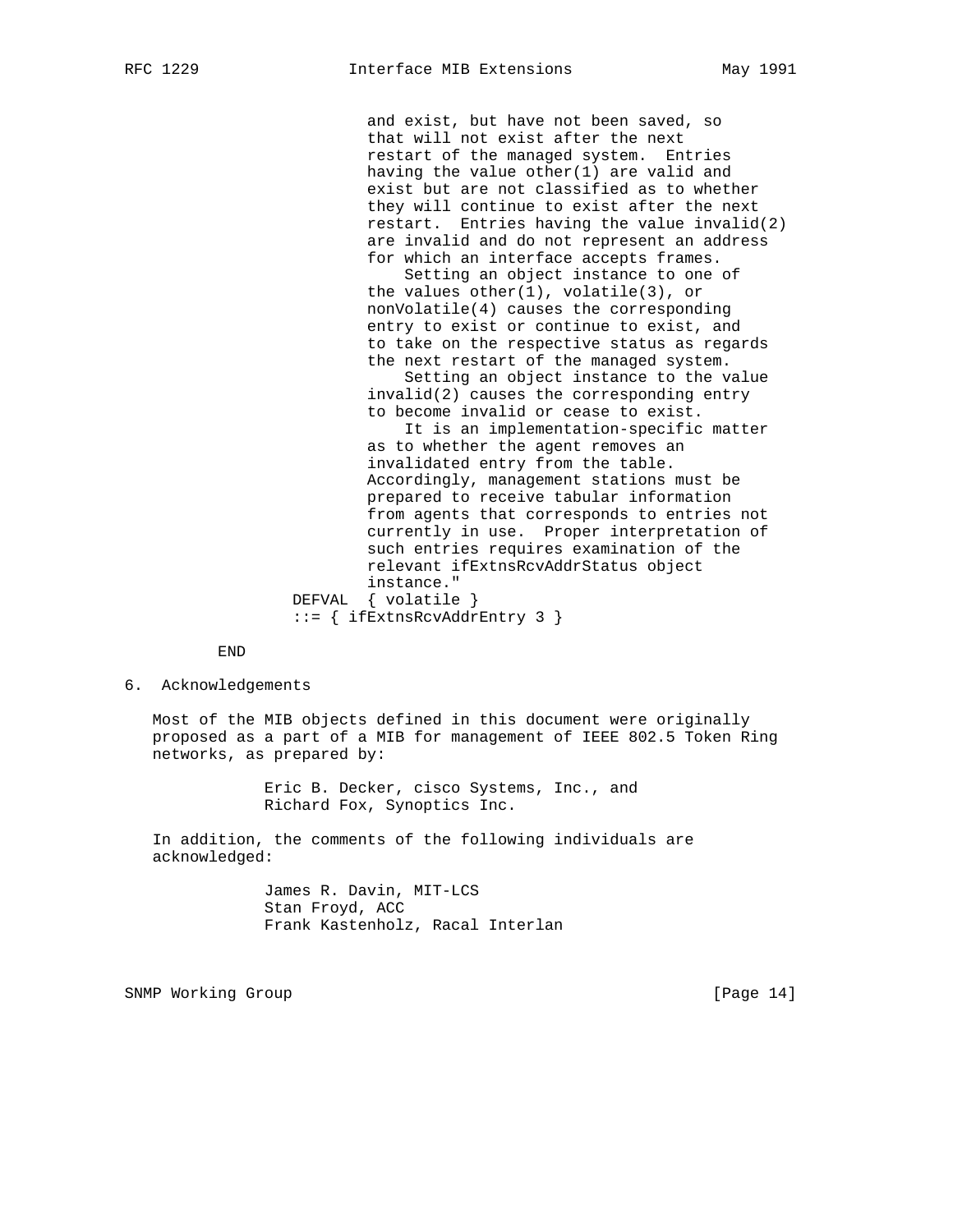Dave Perkins, 3Com Marshall T. Rose, PSI Bob Stewart, Xyplex David Waitzman, BBN Wengyik Yeong, PSI

#### 7. References

- [1] Cerf, V., "IAB Recommendations for the Development of Internet Network Management Standards", RFC 1052, NRI, April 1988.
- [2] Cerf, V., "Report of the Second Ad Hoc Network Management Review Group", RFC 1109, NRI, August 1989.
- [3] Rose M., and K. McCloghrie, "Structure and Identification of Management Information for TCP/IP-based internets", RFC 1155, Performance Systems International, Hughes LAN Systems, May 1990.
- [4] McCloghrie K., and M. Rose, "Management Information Base for Network Management of TCP/IP-based internets", RFC 1156, Hughes LAN Systems, Performance Systems International, May 1990.
- [5] Case, J., Fedor, M., Schoffstall, M., and J. Davin, "Simple Network Management Protocol", RFC 1157, SNMP Research, Performance Systems International, Performance Systems International, MIT Laboratory for Computer Science, May 1990.
- [6] Rose M., Editor, "Management Information Base for Network Management of TCP/IP-based internets: MIB-II", RFC 1213, Performance Systems International, March 1991.
- [7] Information processing systems Open Systems Interconnection Specification of Abstract Syntax Notation One (ASN.1), International Organization for Standardization, International Standard 8824, December 1987.
- [8] Information processing systems Open Systems Interconnection Specification of Basic Encoding Rules for Abstract Notation One (ASN.1), International Organization for Standardization, International Standard 8825, December 1987.
- [9] Rose, M., and K. McCloghrie, Editors, "Concise MIB Definitions", RFC 1212, Performance Systems International, Hughes LAN Systems, March 1991.
- 8. Security Considerations

Security issues are not discussed in this memo.